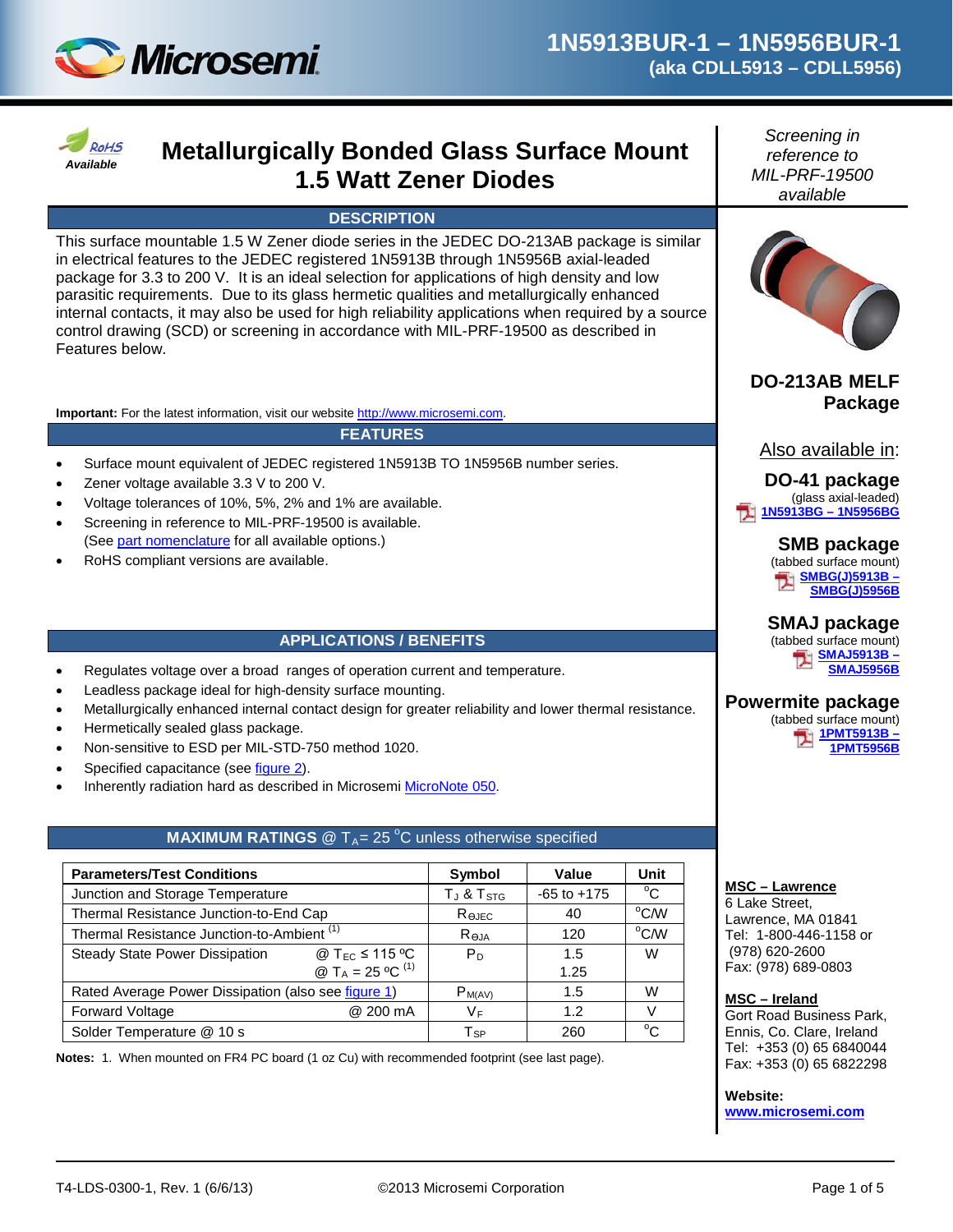

#### **MECHANICAL and PACKAGING**

- CASE: Hermetically sealed voidless hard glass with tungsten slugs.
- TERMINALS: Tin/lead or RoHS compliant matte/tin plating over copper. Solderable per MIL-STD-750, method 2026.
- MARKING: Cathode band only.
- POLARITY: Cathode indicated by band. Diode to be operated with the banded end positive with respect to the opposite end for Zener regulation.
- TAPE & REEL option: Standard per EIA-481-B with 12mm tape (add TR suffix to part number). Consult factory for quantities.
- WEIGHT: Approximately 0.05 grams.
- See [package dimensions](#page-4-0) on last page.

#### **PART NOMENCLATURE**

<span id="page-1-0"></span>

| <b>SYMBOLS &amp; DEFINITIONS</b> |                                                                                                                                                                                                                                                                       |  |  |
|----------------------------------|-----------------------------------------------------------------------------------------------------------------------------------------------------------------------------------------------------------------------------------------------------------------------|--|--|
| Symbol                           | <b>Definition</b>                                                                                                                                                                                                                                                     |  |  |
| $V_{Z}$                          | Zener Voltage: The Zener voltage the device will exhibit at a specified current $(lz)$ in its breakdown region.                                                                                                                                                       |  |  |
| $I_Z$ , $I_{ZT}$ , $I_{ZK}$      | Regulator Current: The dc regulator current ( $I_z$ ), at a specified test point ( $I_{ZT}$ ), near breakdown knee ( $I_{ZK}$ ).                                                                                                                                      |  |  |
| $Z_{ZT}$ or $Z_{ZK}$             | Regulator Impedance: The small signal impedance of the diode when biased to operate in its breakdown region with<br>$I_{ZT}$ applied at $I_Z$ or $I_{ZK}$ respectively. This has also been known as Zener or dynamic impedance (Z <sub>ZT</sub> or Z <sub>ZK</sub> ). |  |  |
| $V_F$                            | Forward Voltage: The positive dc anode-cathode voltage the device will exhibit at a specified forward current.                                                                                                                                                        |  |  |
| $\mathsf{I}_{\mathsf{R}}$        | Reverse Current: The dc current flowing from the external circuit into the cathode terminal at the specified voltage $V_R$ .                                                                                                                                          |  |  |
| $I_{ZM}$                         | Maximum Regulator (Zener) Current: The maximum rated dc current for the specified power rating.                                                                                                                                                                       |  |  |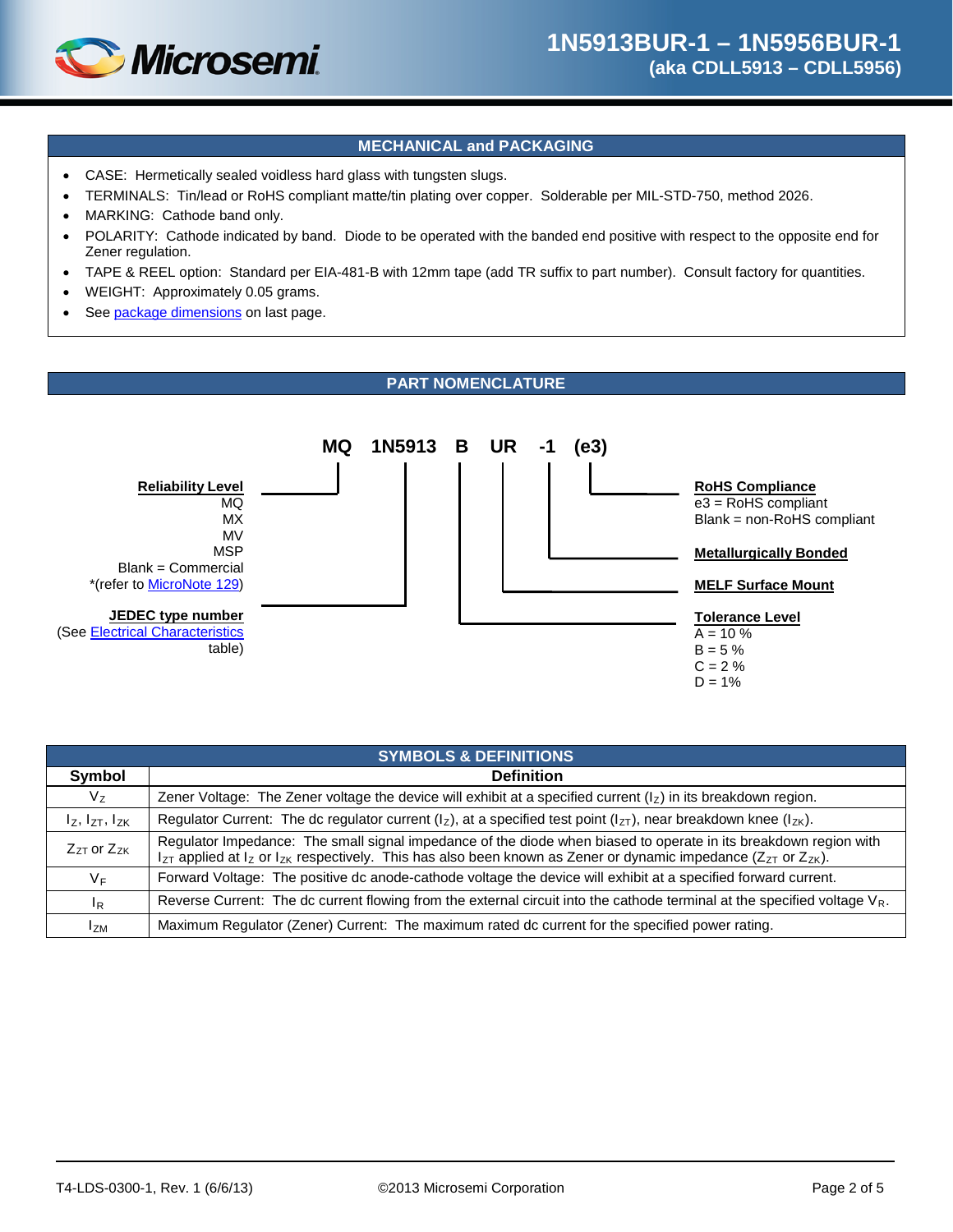

<span id="page-2-0"></span>

| <b>ELECTRICAL CHARACTERISTICS</b> $\textcircled{2}$ T <sub>EC</sub> = 25 °C unless otherwise noted |                                                           |                                           |                                                |                                           |                                             |                                           |                                           |                                       |
|----------------------------------------------------------------------------------------------------|-----------------------------------------------------------|-------------------------------------------|------------------------------------------------|-------------------------------------------|---------------------------------------------|-------------------------------------------|-------------------------------------------|---------------------------------------|
| <b>PART</b>                                                                                        | <b>ZENER</b><br><b>VOLTAGE</b><br>$\mathbf{V}_\mathbf{Z}$ | <b>TEST</b><br><b>CURRENT</b><br>$I_{ZT}$ | <b>DYNAMIC</b><br><b>IMPEDANCE</b><br>$Z_{ZT}$ | <b>KNEE</b><br><b>CURRENT</b><br>$I_{ZK}$ | <b>KNEE</b><br><b>IMPEDANCE</b><br>$Z_{ZK}$ | <b>REVERSE</b><br><b>CURRENT</b><br>$I_R$ | <b>REVERSE</b><br><b>VOLTAGE</b><br>$V_R$ | MAX. DC<br><b>CURRENT</b><br>$I_{ZM}$ |
| <b>NUMBER</b>                                                                                      | (Note 1)                                                  |                                           | (Note 2)                                       |                                           | (Note 2)                                    |                                           |                                           |                                       |
| (Note 3)                                                                                           | <b>Volts</b>                                              | mA                                        | Ohms                                           | mA                                        | Ohms                                        | μA                                        | <b>Volts</b>                              | mA                                    |
| 1N5913BUR-1                                                                                        | 3.3                                                       | 113.6                                     | 10                                             | 1.0                                       | 500                                         | 100                                       | 1.0                                       | 454                                   |
| 1N5914BUR-1                                                                                        | 3.6                                                       | 104.2                                     | 9.0                                            | 1.0                                       | 500                                         | 75                                        | 1.0                                       | 416                                   |
| 1N5915BUR-1                                                                                        | 3.9                                                       | 96.1                                      | 7.5                                            | 1.0                                       | 500                                         | 25                                        | 1.0                                       | 384                                   |
| 1N5916BUR-1                                                                                        | 4.3                                                       | 87.2                                      | 6.0                                            | 1.0                                       | 500                                         | 5.0                                       | 1.0                                       | 348                                   |
| 1N5917BUR-1                                                                                        | 4.7                                                       | 79.8                                      | 5.0                                            | 1.0                                       | 500                                         | 5.0                                       | 1.5                                       | 319                                   |
| 1N5918BUR-1                                                                                        | 5.1                                                       | 73.5                                      | 4.0                                            | 1.0                                       | 350                                         | 5.0                                       | 2.0                                       | 294                                   |
| 1N5919BUR-1                                                                                        | 5.6                                                       | 66.9                                      | 2.0                                            | $1.0$                                     | 250                                         | 5.0                                       | 3.0                                       | 267                                   |
| 1N5920BUR-1                                                                                        | 6.2                                                       | 60.5                                      | 2.0                                            | 1.0                                       | 200                                         | $5.0\,$                                   | 4.0                                       | 241                                   |
| 1N5921BUR-1                                                                                        | 6.8                                                       | 55.1                                      | 2.5                                            | 1.0                                       | 200                                         | 5.0                                       | 5.2                                       | 220                                   |
| 1N5922BUR-1                                                                                        | $7.5\,$                                                   | 50.0                                      | 3.0                                            | 0.5                                       | 400                                         | 5.0                                       | 6.0                                       | 200                                   |
| 1N5923BUR-1                                                                                        | 8.2                                                       | 45.7                                      | 3.5                                            | 0.5                                       | 400                                         | 5.0                                       | 6.5                                       | 182                                   |
| 1N5924BUR-1                                                                                        | 9.1                                                       | 41.2                                      | 4.0                                            | 0.5                                       | 500                                         | 5.0                                       | 7.0                                       | 164                                   |
| 1N5925BUR-1                                                                                        | 10                                                        | 37.5                                      | 4.5                                            | 0.25                                      | 500                                         | 5.0                                       | 8.0                                       | 150                                   |
| 1N5926BUR-1                                                                                        | 11                                                        | 34.1                                      | 5.5                                            | 0.25                                      | 550                                         | 1.0                                       | 8.4                                       | 136                                   |
| 1N5927BUR-1                                                                                        | 12                                                        | 31.2                                      | 6.5                                            | 0.25                                      | 550                                         | 1.0                                       | 9.1                                       | 125                                   |
| 1N5928BUR-1                                                                                        | 13                                                        | 28.8                                      | 7.0                                            | 0.25                                      | 550                                         | 1.0                                       | 9.9                                       | 115                                   |
| 1N5929BUR-1                                                                                        | 15                                                        | 25.0                                      | 9.0                                            | 0.25                                      | 600                                         | 1.0                                       | 11.4                                      | 100                                   |
| 1N5930BUR-1                                                                                        | 16                                                        | 23.4                                      | 10                                             | 0.25                                      | 600                                         | 1.0                                       | 12.2                                      | 93                                    |
| 1N5931BUR-1                                                                                        | 18                                                        | 20.8                                      | 12                                             | 0.25                                      | 650                                         | 1.0                                       | 13.7                                      | 83                                    |
| 1N5932BUR-1                                                                                        | 20                                                        | 18.7                                      | 14                                             | 0.25                                      | 650                                         | 1.0                                       | 15.2                                      | 75                                    |
| 1N5933BUR-1                                                                                        | $\overline{22}$                                           | 17.0                                      | 17.5                                           | 0.25                                      | 650                                         | 1.0                                       | 16.7                                      | 68                                    |
| 1N5934BUR-1                                                                                        | 24                                                        | 15.6                                      | 19                                             | 0.25                                      | 700                                         | 1.0                                       | 18.2                                      | 62                                    |
| 1N5935BUR-1                                                                                        | 27                                                        | 13.9                                      | 23                                             | 0.25                                      | 700                                         | 1.0                                       | 20.6                                      | 55                                    |
| 1N5936BUR-1                                                                                        | 30                                                        | 12.5                                      | 28                                             | 0.25                                      | 750                                         | 1.0                                       | 22.8                                      | 50                                    |
| 1N5937BUR-1                                                                                        | $\overline{33}$                                           | 11.4                                      | 33                                             | 0.25                                      | 800                                         | 1.0                                       | 25.1                                      | 45                                    |
| 1N5938BUR-1                                                                                        | 36                                                        | 10.4                                      | 38                                             | 0.25                                      | 850                                         | 1.0                                       | 27.4                                      | 41                                    |
| 1N5939BUR-1                                                                                        | 39                                                        | 9.6                                       | 45                                             | 0.25                                      | 900                                         | 1.0                                       | 29.7                                      | 38                                    |
| 1N5940BUR-1                                                                                        | 43                                                        | 8.7                                       | 53                                             | 0.25                                      | 950                                         | 1.0                                       | 32.7                                      | 34                                    |
| 1N5941BUR-1                                                                                        | 47                                                        | 8.0                                       | 67                                             | 0.25                                      | 1000                                        | 1.0                                       | 35.8                                      | 31                                    |
| 1N5942BUR-1                                                                                        | 51                                                        | 7.3                                       | 70<br>86                                       | 0.25                                      | 1100<br>1300                                | 1.0                                       | 38.8                                      | 29                                    |
| 1N5943BUR-1                                                                                        | 56<br>62                                                  | 6.7<br>6.0                                | 100                                            | 0.25<br>0.25                              | 1500                                        | 1.0                                       | 42.6<br>47.1                              | 26<br>24                              |
| 1N5944BUR-1<br>1N5945BUR-1                                                                         |                                                           | 5.5                                       | 120                                            | 0.25                                      | 1700                                        | 1.0<br>1.0                                | 51.2                                      | $\overline{22}$                       |
| 1N5946BUR-1                                                                                        | 68<br>75                                                  | 5.0                                       | 140                                            | 0.25                                      | 2000                                        | 1.0                                       | 56.0                                      | 20                                    |
| 1N5947BUR-1                                                                                        | 82                                                        | 4.6                                       | 160                                            | 0.25                                      | 2500                                        | 1.0                                       | 62.2                                      | 18                                    |
| 1N5948BUR-1                                                                                        | 91                                                        | 4.1                                       | 200                                            | 0.25                                      | 3000                                        | 1.0                                       | 69.2                                      | 16                                    |
| 1N5949BUR-1                                                                                        | 100                                                       | 3.7                                       | 250                                            | 0.25                                      | 3100                                        | 1.0                                       | 76.0                                      | 15                                    |
| 1N5950BUR-1                                                                                        | 110                                                       | 3.4                                       | 300                                            | 0.25                                      | 4000                                        | 1.0                                       | 83.6                                      | 13                                    |
| 1N5951BUR-1                                                                                        | 120                                                       | 3.1                                       | 380                                            | 0.25                                      | 4500                                        | 1.0                                       | 91.2                                      | 12                                    |
| 1N5952BUR-1                                                                                        | 130                                                       | 2.9                                       | 450                                            | 0.25                                      | 5000                                        | 1.0                                       | 98.9                                      | 11                                    |
| 1N5953BUR-1                                                                                        | 150                                                       | 2.5                                       | 600                                            | 0.25                                      | 6000                                        | 1.0                                       | 114.0                                     | 10                                    |
| 1N5954BUR-1                                                                                        | 160                                                       | 2.3                                       | 700                                            | 0.25                                      | 6500                                        | 1.0                                       | 121.6                                     |                                       |
| 1N5955BUR-1                                                                                        | 180                                                       | 2.1                                       | 900                                            | 0.25                                      | 7000                                        | 1.0                                       | 136.8                                     | 9<br>8                                |
| 1N5956BUR-1                                                                                        | 200                                                       | 1.9                                       | 1200                                           | 0.25                                      | 8000                                        | 1.0                                       | 152.0                                     | $\overline{7}$                        |

<sup>\*</sup> T<sub>EC</sub> Maintained at 30 °C,  $V_F = 1.2$  V max  $\textcircled{a}$  I<sub>F</sub> = 200 mA (all types).

# **NOTES:**

- 1. Zener voltage (V<sub>Z</sub>) is measured at end cap temperatures T<sub>EC</sub> = 30 °C. Voltage measurement to be performed 90 seconds after application of dc current.
- 2. The Zener impedance is derived from the 60 Hz ac voltage, which results when an ac current having an rms value equal to 10% of the dc Zener current ( $I_{ZT}$  or  $I_{ZK}$ ) is superimposed on  $I_{ZT}$  or  $I_{ZK}$ .
- 3. This product series has also been previously identified as the CDLL5913B through CDLL5956B series that included the enhanced metallurgical bond. This alternate name may still be used.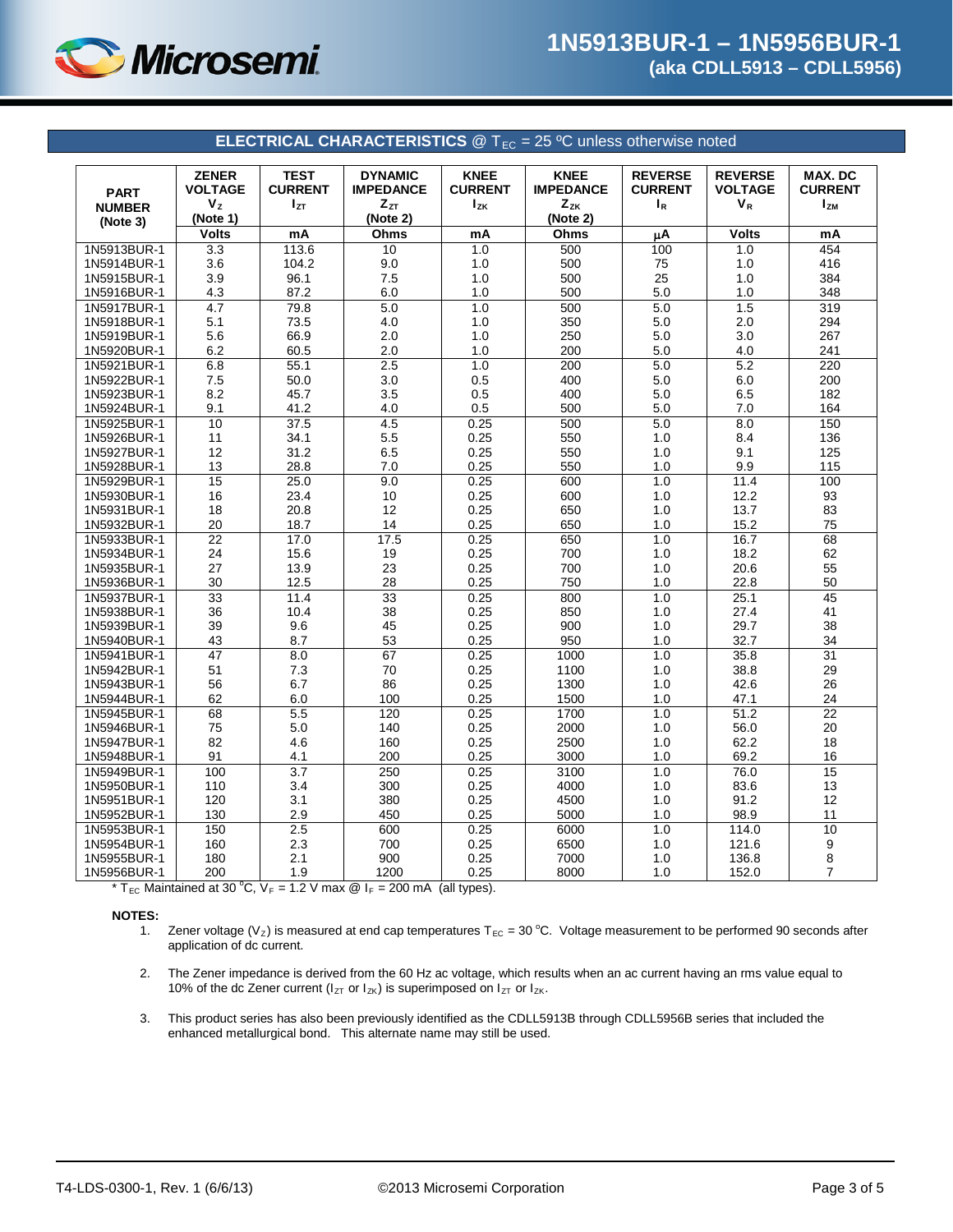<span id="page-3-0"></span>

**GRAPHS**



**FIGURE 1 –** Power Derating Curve



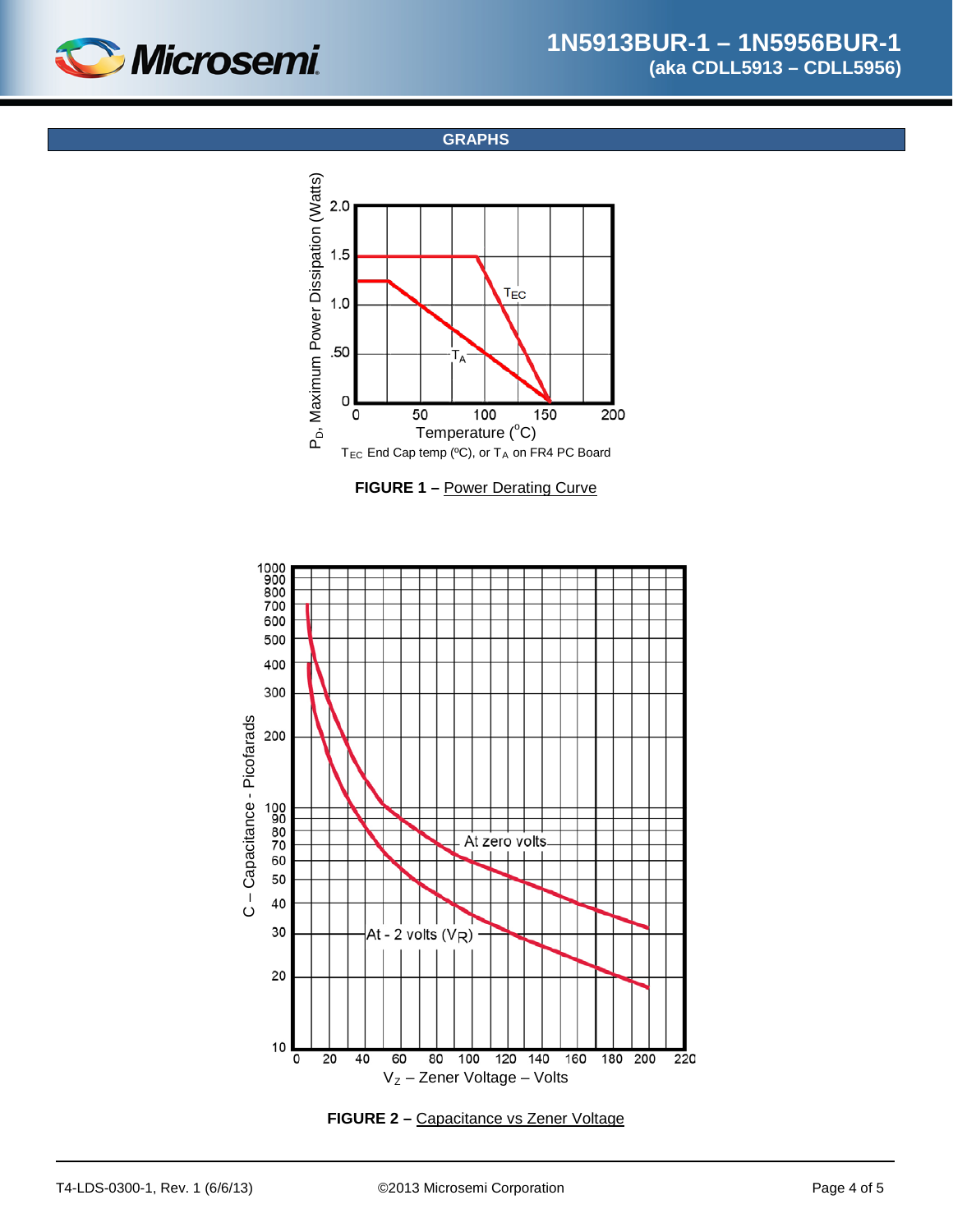<span id="page-4-0"></span>

#### **PACKAGE DIMENSIONS**



|            | <b>Dimensions</b> |            |                    |            |  |
|------------|-------------------|------------|--------------------|------------|--|
| Symbol     | <b>Inch</b>       |            | <b>Millimeters</b> |            |  |
|            | Min               | <b>Max</b> | Min                | <b>Max</b> |  |
| BD         | 0.094             | 0.105      | 2.39               | 2.67       |  |
| BL         | 0.189             | 0.205      | 4.80               | 5.21       |  |
| <b>ECT</b> | 0.014             | 0.022      | 0.360              | 0.560      |  |
| s          | 0.001 min         |            |                    | $0.03$ min |  |

#### **NOTES:**

- 1. Dimensions are in inches. Millimeters are given for general information only.
- 2. Gap not controlled, shape of body and gap not controlled.
- 3. In accordance with ASME Y14.5M, diameters are equivalent to Φx symbology.

### **PAD LAYOUT**



| Ltr        | Inch  | mm   |
|------------|-------|------|
| А          | 0.276 | 7.00 |
| в<br>0.070 |       | 1.8  |
|            | 0.110 | 2.8  |